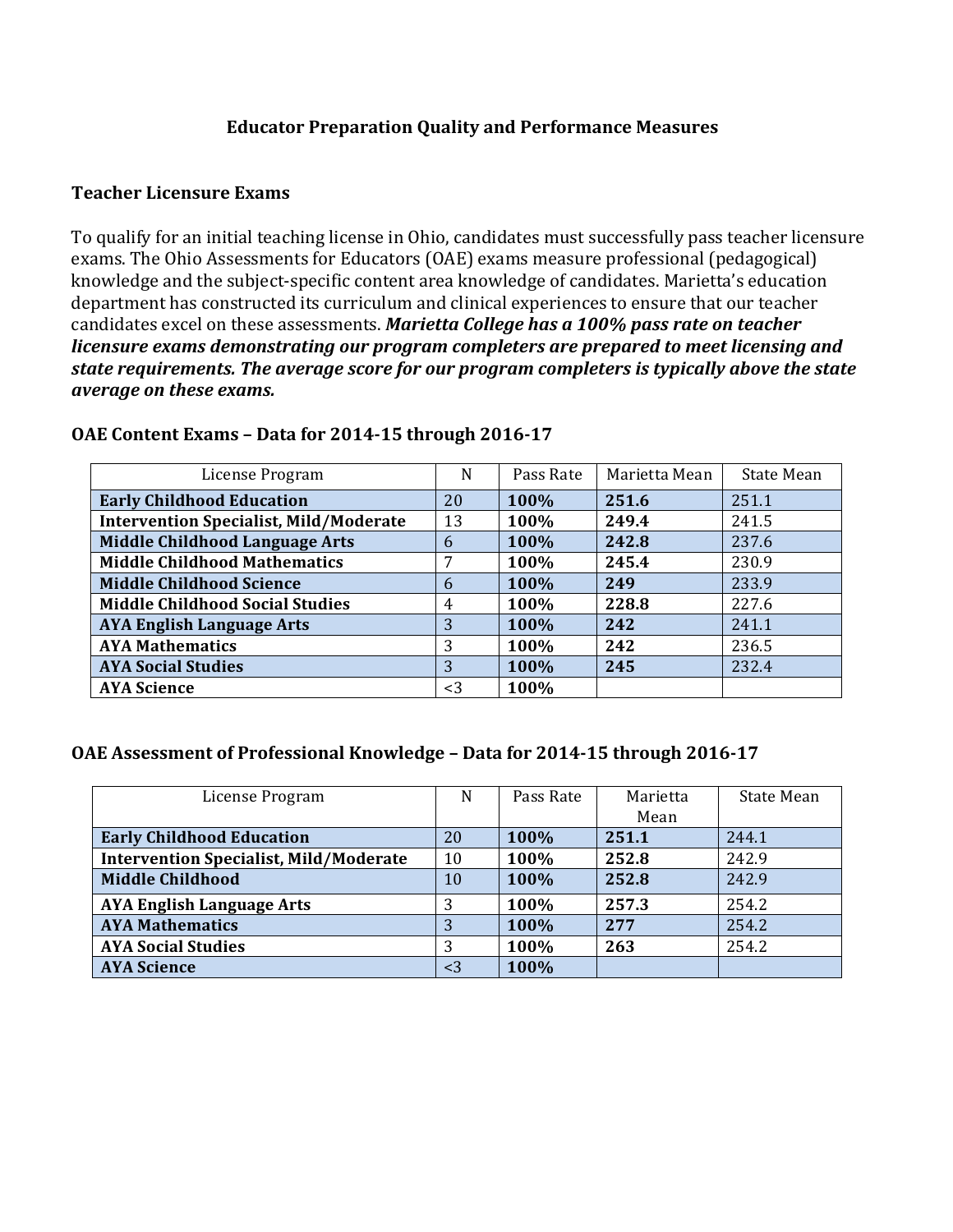## **Title II Report on the Quality of Teacher Preparation**

Title II of the Higher Education Act requires states and teacher preparation institutions to submit annual reports on the quality of teacher preparation. The Title II Report on the Quality of Teacher Education is prepared and submitted annually by the Hiram College Education Department. The federal report contains information from the 50 states and territories. From this page, users can access Ohio's current and past state reports, as well as required data from each provider.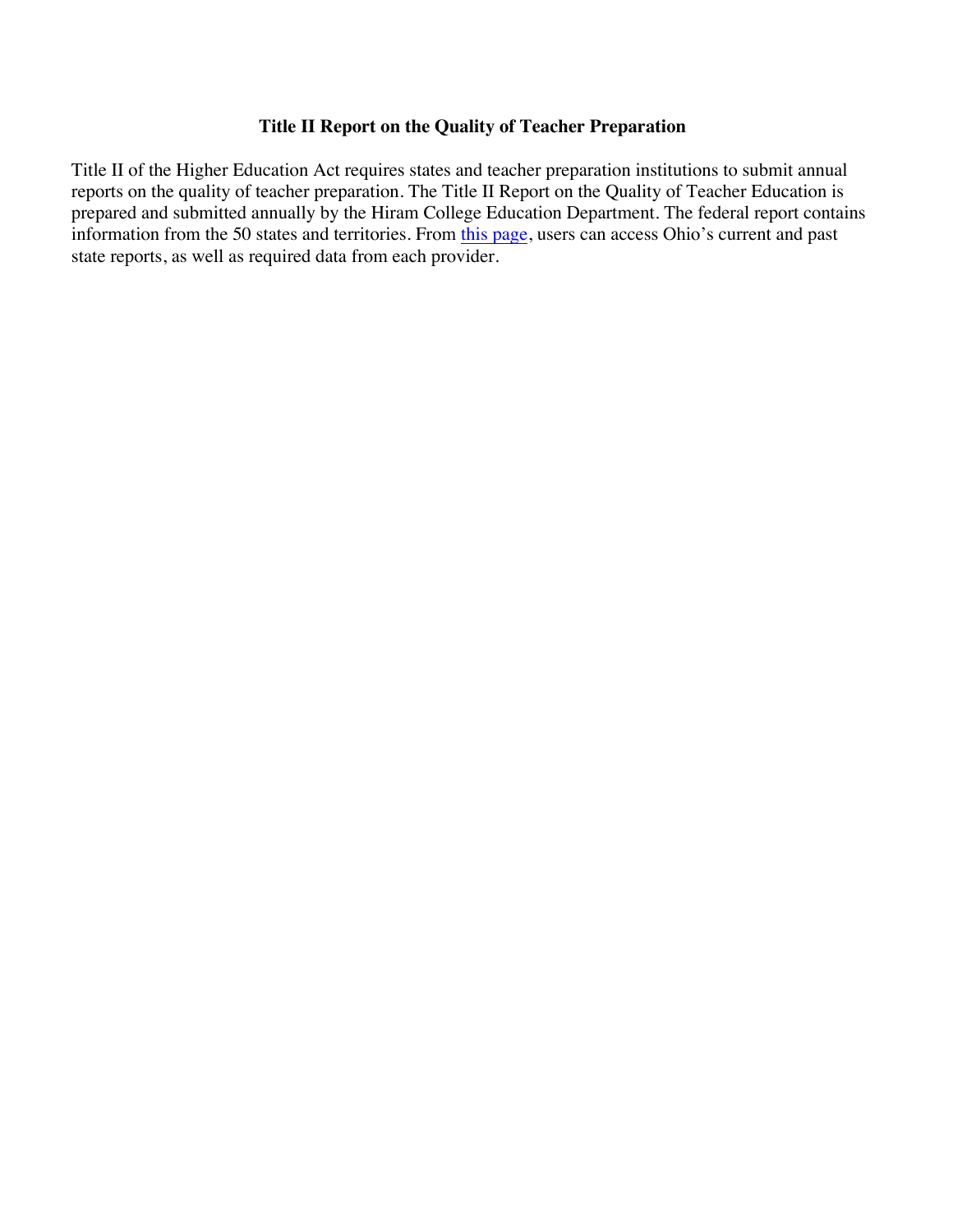## **CAEP Annual Reporting Measures**

CAEP (Council for the Accreditation of Educator Preparation) has eight annual reporting measures, which are used to provide information to the public on program impact and program outcomes. The CAEP measures with links to supporting evidence for each measure are as follows:

# **Measure 1: Completer Impact on Student Learning - Ohio Value-Added Ratings**

A component of Ohio's Accountability system, value-added calculations, utilize data from state tested subjects and grades to measure student growth. Data is provided to institutions of higher education by the state for graduates in the Ohio Resident Educator Program who are teaching value-added subjects of reading and mathematics in grades four through eight. The table below shows results for 2015 and 2016.

| 2016 DATA compared to State Data<br>Initial Licensure Effective Years: 2012, 2013, 2014, 2015 |                                               |                                                           |                  |                   |                        |                    |
|-----------------------------------------------------------------------------------------------|-----------------------------------------------|-----------------------------------------------------------|------------------|-------------------|------------------------|--------------------|
|                                                                                               | <b>Associated Value-Added Classifications</b> |                                                           |                  |                   |                        |                    |
| Employed as<br>Teachers                                                                       | Teachers<br>with<br>Value-Added               | Most<br>Effective                                         | Above<br>Average | Average           | Approaching<br>Average | Least<br>Effective |
| Marietta<br>49                                                                                | Marietta *<br>24                              | $n=1$<br>4%                                               | $n=1$<br>4%      | $n=10$<br>42%     | $n=4$<br>17%           | $n=8$<br>33%       |
| State<br>12,655                                                                               | State **<br>4,259                             | $n = 833$<br>20%                                          | $n = 389$<br>9%  | n=1394<br>33%     | $n = 575$<br>14%       | $n = 1068$<br>25%  |
| <b>2015 DATA</b>                                                                              |                                               |                                                           |                  |                   |                        |                    |
|                                                                                               |                                               | Initial Licensure Effective Years: 2011, 2012, 2013, 2014 |                  |                   |                        |                    |
| Employed as<br>Teachers                                                                       | Teachers<br>with<br>Value-Added               | Most<br>Effective                                         | Above<br>Average | Average           | Approaching<br>Average | Least<br>Effective |
| Marietta<br>46                                                                                | Marietta<br>20                                | $n=5$<br>25%                                              | $n=2$<br>10%     | $n=9$<br>45%      | $n=3$<br>15%           | $n=1$<br>5%        |
| State<br>10,992                                                                               | State **<br>3,496                             | $n = 707$<br>20%                                          | $n = 314$<br>9%  | $n = 1043$<br>30% | $n = 495$<br>14%       | $n = 937$<br>37%   |
| <b>AYA Lang</b><br>Arts                                                                       | $\mathbf{1}$                                  |                                                           |                  |                   |                        | $n=1$              |
| <b>AYA</b><br>Mathematics                                                                     | $\overline{3}$                                | $n=2$<br>66%                                              |                  | $n=1$<br>33%      |                        |                    |
| Early<br>Childhood                                                                            | $\overline{7}$                                | $n=2$<br>29%                                              | $n=1$<br>14%     | $n=3$<br>43%      | $n=1$<br>14%           |                    |
| Intervention<br>Specialist                                                                    | 6                                             |                                                           | $n=1$<br>17%     | $n=4$<br>67%      | $n=1$<br>17%           |                    |
| Middle<br>Childhood                                                                           | 3                                             | $n=1$<br>33%                                              |                  | $n=1$<br>33%      | $n=1$<br>33%           |                    |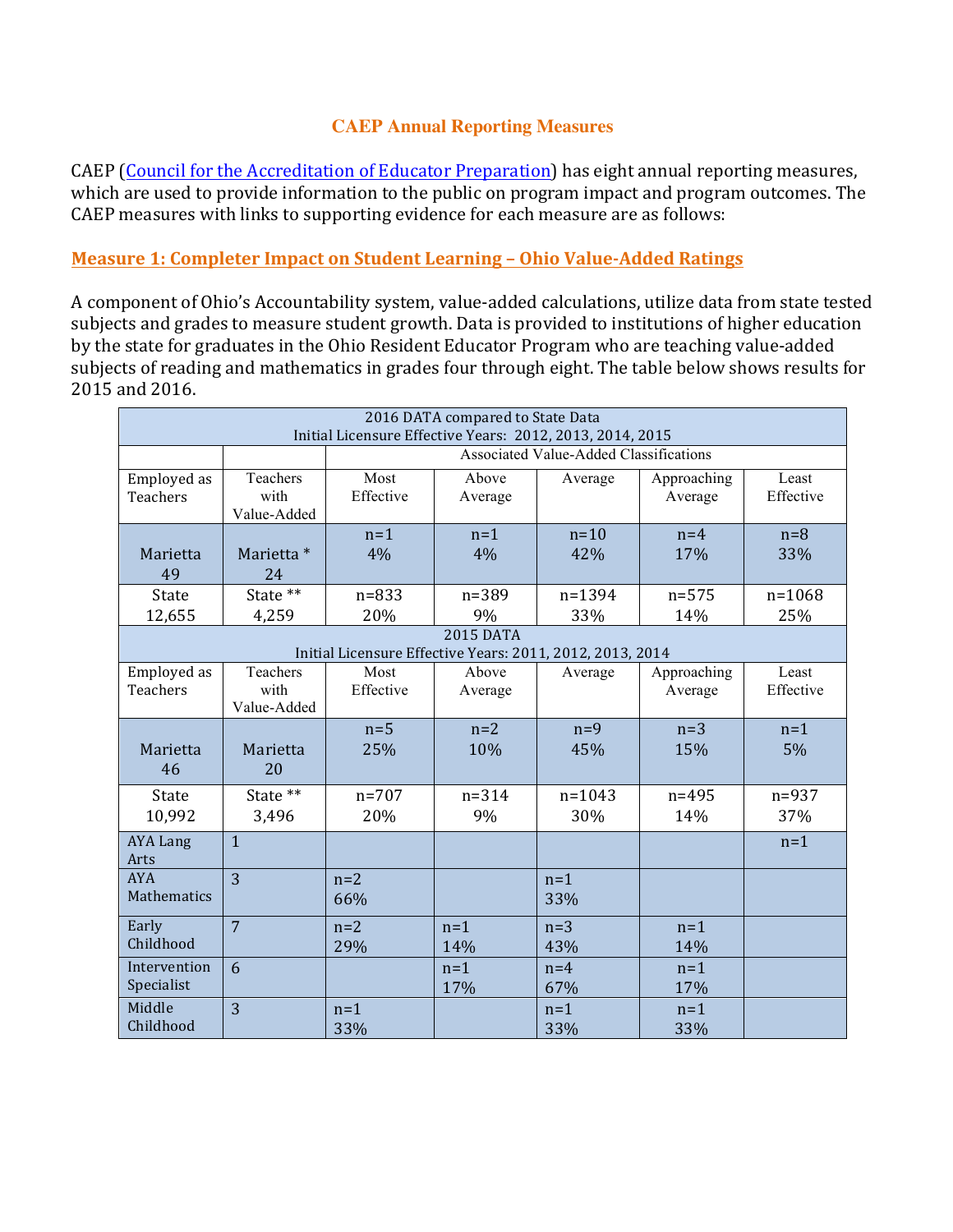# **Measure 2: Indicators of Teaching Effectiveness - OTES Data for Recent Graduates**

The Ohio Teacher Evaluation System (OTES) collects data for all teachers employed in Ohio public schools. Districts use OTES to monitor educator performance and student growth measures.

#### **Framework Used for the OTES Rating for Individual Teachers**

- 50% Teacher Performance on Standards as Rated by Principal/Supervisor (formal observation and classroom walkthroughs/informal observations)
- 50% Student Growth Measures state value-added assessment or approved vendor assessment for grades/subjects not measured by state value-added or LEA measure if no approved assessment data is available

#### **Final Summative Rating Categories:**

- Ineffective
- Developing
- Skilled
- Accomplished

**Data for Recent Marietta College Graduates Teaching in the Ohio Resident Educator Program** Note: Identifying data and data on license areas is not provided.

| Licensed Year |  |    | N_Ineffective   N_Developing   N_Skilled   N_Accomplished |
|---------------|--|----|-----------------------------------------------------------|
| 2012          |  |    |                                                           |
| 2013          |  |    | b                                                         |
| 2014          |  | 10 | <3                                                        |
| 2015          |  |    |                                                           |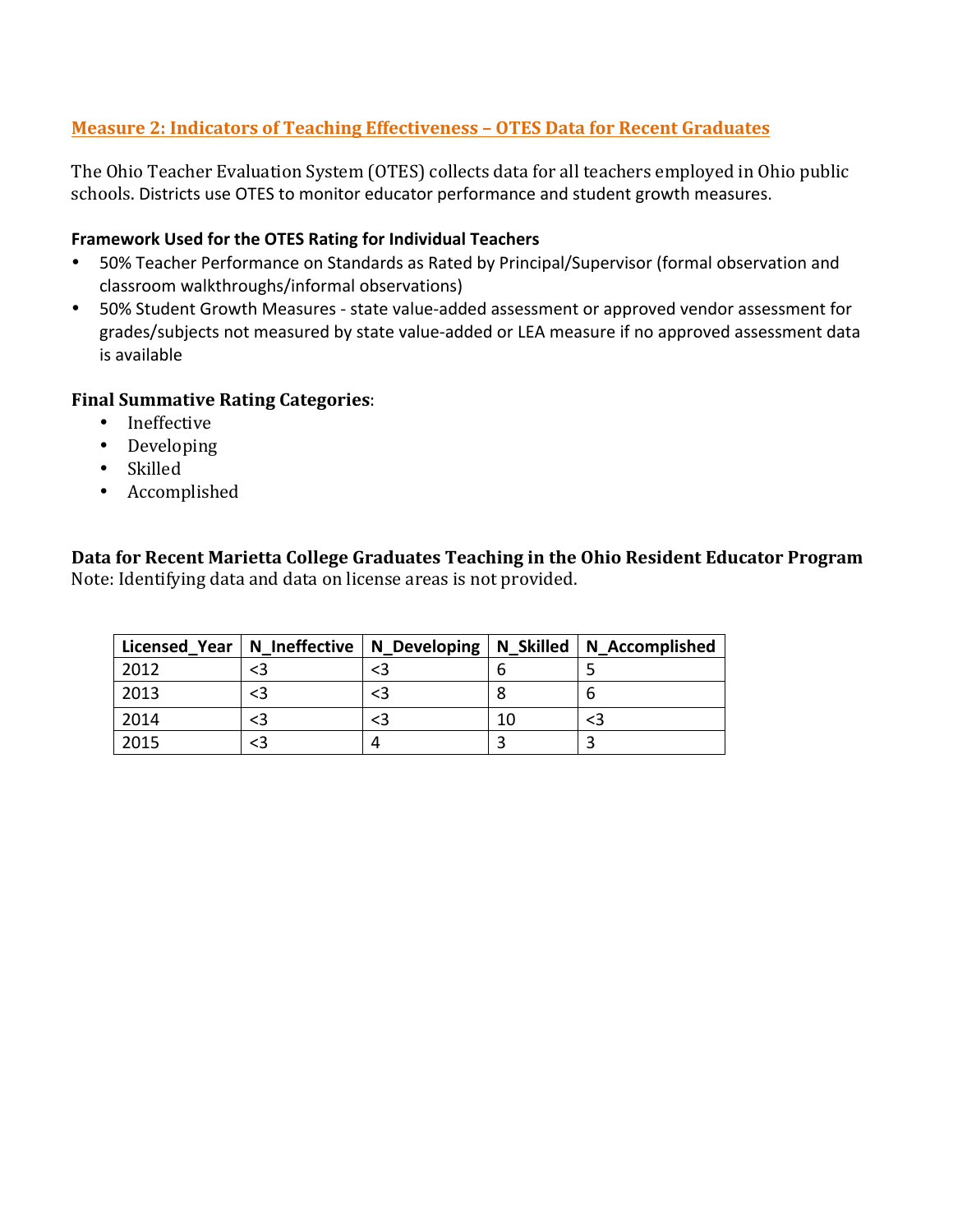## **Measure 3: Results of Employer Surveys and Employment Milestones**

**Employer Survey Data** – a survey of employers' perception of the quality of recent Marietta College graduates

Survey of Employers (2012-2015 graduates) Comparison with State Means and EPP Response EPP Survey = Data from ODHE Survey sent by Marietta to employers of graduates from 2012-2015 ODHE Survey = Data for Marietta from survey distributed by ODHE to principals in Ohio with 2012-15 graduates State Average= Data for all EPPs aggregated from ODHE Survey of principals

Note: The 2016 survey state-distributed survey removed several items that were included in the survey distributed by the EPP.

| <b>Survey Item</b>                                                                        | <b>EPP Survey</b> | <b>ODHE</b>        | <b>State Average</b>  |
|-------------------------------------------------------------------------------------------|-------------------|--------------------|-----------------------|
|                                                                                           | Mean              | <b>Survey Mean</b> | for ODHE              |
| MC graduates are                                                                          | $(n=12)$          | $(n=7)$            | <b>Survey for all</b> |
|                                                                                           |                   |                    | <b>Ohio EPPs</b>      |
| 1. well-prepared with knowledge of how students                                           | 3.42              | 3.0                | 3.3                   |
| learn.                                                                                    |                   |                    |                       |
| 2. prepared to recognize characteristics of students                                      | 3.17              | 2.86               | 3.02                  |
| with disabilities and at-risk students in order to plan<br>and differentiate instruction. |                   |                    |                       |
| 3. high levels of knowledge of content knowledge                                          |                   |                    |                       |
|                                                                                           | 3.33              | 3.43               | 3.35                  |
| 4. use instructional strategies appropriate to content<br>areas                           | 3.17              | 3.14               | 3.24                  |
| 5. create interdisciplinary links to content                                              | 2.92              | n/a                | n/a                   |
| 6. know and align goals and activities with state                                         | 3.08              | 2.86               | 3.16                  |
| academic content standards and college and career                                         |                   |                    |                       |
| readiness standards.                                                                      |                   |                    |                       |
| 7. prepared to use assessment data to inform<br>instruction                               | 2.92              | 2.71               | 2.99                  |
| 8. prepared to use effective classroom management                                         | 3.25              | 3.29               | 3.30                  |
| strategies                                                                                |                   |                    |                       |
| 9. able to communicate clearly and effectively                                            | 3.25              | 3.14               | 3.25                  |
| 10. able to communicate effectively with families and                                     | 3.20              | n/a                | n/a                   |
| caregivers.                                                                               |                   |                    |                       |
| 11.prepared to use a variety of diagnostic, formative,                                    | 3.0               | 2.57               | 3.04                  |
| and summative assessments.                                                                |                   |                    |                       |
| 12. familiar with value-added growth measures                                             | 2.70              | n/a                | n/a                   |
| 13. know and demonstrate professional ethics and                                          | 3.50              | 3.14               | 3.33                  |
| conduct                                                                                   |                   |                    |                       |
| 14. understand students' diverse cultures, languages,                                     | 3.36              | n/a                | n/a                   |
| and background experiences.                                                               |                   |                    |                       |
| 15. use technology to enhance teaching and learning                                       | 3.33              | n/a                | n/a                   |
| 16. demonstrate positive impact on student academic                                       | 3.33              | n/a                | n/a                   |
| growth                                                                                    |                   |                    |                       |
| 17. collaborate with colleagues                                                           | 3.25              | 3.14               | 3.26                  |
| 18. prepared with the knowledge and skills to                                             | 3.83              | n/a                | n/a                   |
| successfully enter the Ohio Resident Educator                                             |                   |                    |                       |
| Program                                                                                   |                   |                    |                       |
| 19. prepared with knowledge of the Ohio Standards                                         | 3.58              | n/a                | n/a                   |
| for the Teaching Profession.                                                              |                   |                    |                       |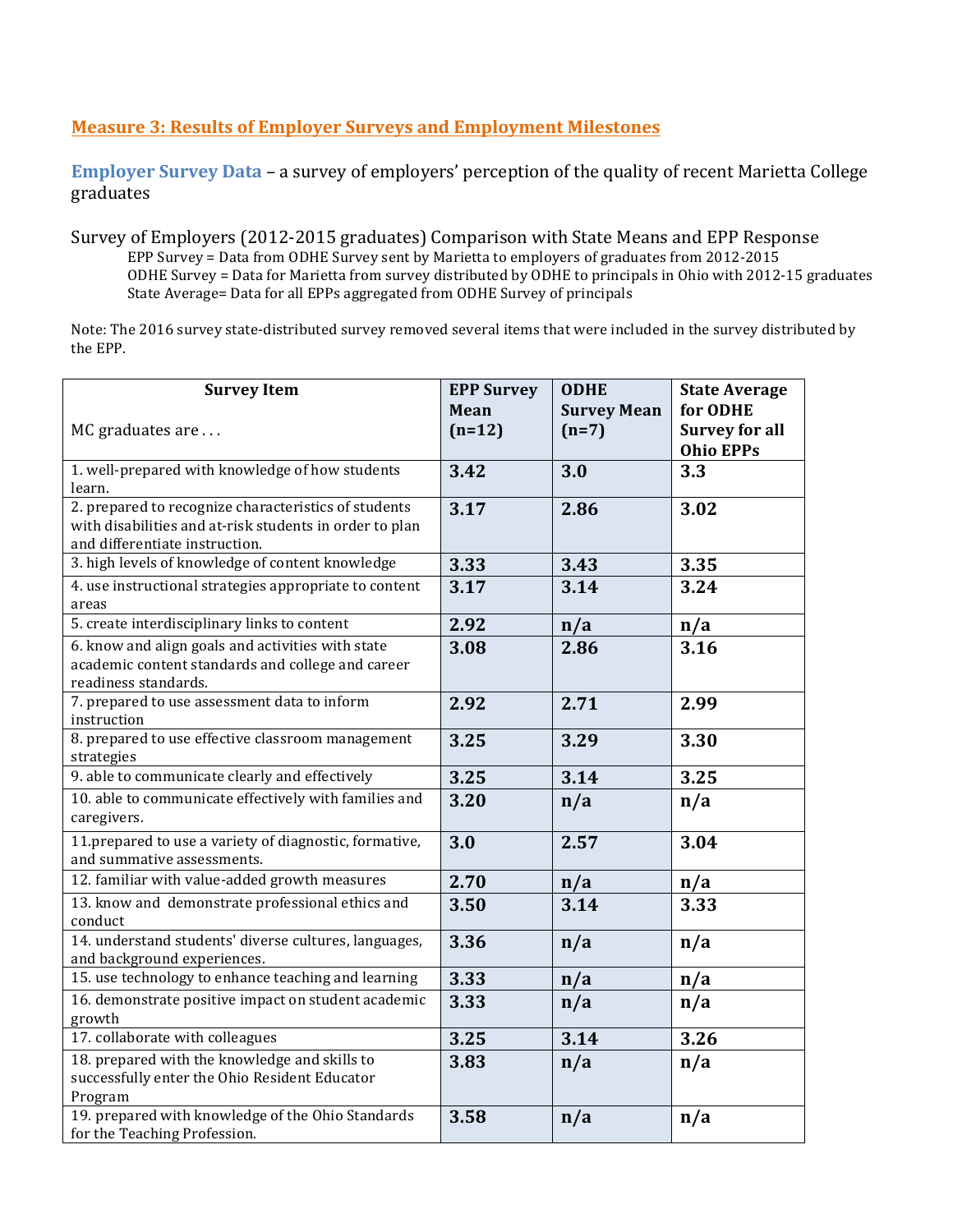# **Resident Educator Data**

#### **OHIO RESIDENT EDUCATOR PROGRAM DATA 2014-2015 and 2015-2016**

| <b>YEAR</b> | <b>YEAR ONE</b> | YEAR TWO | <b>YEAR</b><br><b>THREE</b> | <b>YEAR</b><br><b>FOUR</b> | <b>RESA</b><br><b>PASSED</b>              | <b>RESA NOT</b><br><b>PASSED</b>         |
|-------------|-----------------|----------|-----------------------------|----------------------------|-------------------------------------------|------------------------------------------|
| 2014-15     | 19              | 13       |                             |                            | year $3=4$<br>year $4=0$                  | year $3=3$<br>year $4=0$                 |
| 2015-16     | 17              | 19       | 13                          |                            | year $2 = 1$<br>year $3=12$<br>year $4=3$ | year $2 = 0$<br>year $3=1$<br>year $4=0$ |

## # of graduates in Ohio Resident Educator Program Years 1 through 4

The table above indicates the number of graduates completing each year of the Ohio Residency. The final 2 columns indicate the number passing the year 3 or 4 Resident Educator Summative Assessment. 

All of the 2015-16 Year 4 graduates passed the RESA either during year 3 or year 4.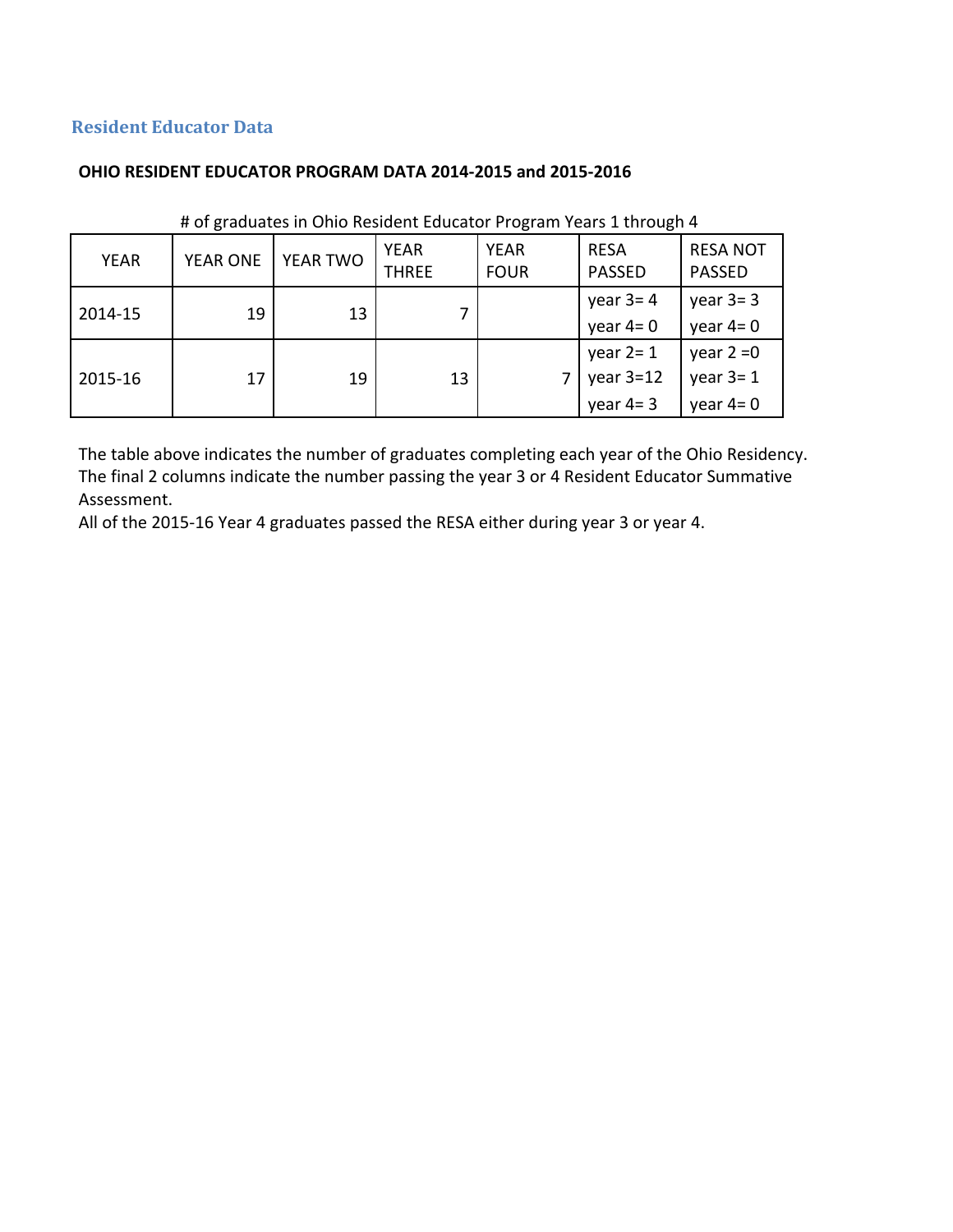#### **Measure 4: Results of Program Completer and Graduate Surveys**

#### **Pre-Service Teacher Survey Results**

Reporting Period from Sept 1, 2015 to Aug 31, 2016

#### **Description of Data:**

To gather information on student satisfaction with the quality of preparation provided by their educator preparation programs, the Ohio Department of Higher Education administers a survey aligned with the Ohio Standards for the Teaching Profession (OSTP), Ohio licensure requirements, and elements of national accreditation. All Ohio candidates receive an invitation to complete the survey during their professional internship (student teaching). The results of this survey are reflected here. A total of 3,445 respondents completed the survey statewide for a response rate of 69 percent.

#### Marietta College Survey Response Rate = 90.91%

**Total Survey Responses = 10** 

| No. | Question                                                                                                                                                                                                               | Institution<br>Average | <b>State</b><br>Average |
|-----|------------------------------------------------------------------------------------------------------------------------------------------------------------------------------------------------------------------------|------------------------|-------------------------|
| 1   | My teacher licensure program prepared me with knowledge of research on how students<br>learn                                                                                                                           | 3.60                   | 3.50                    |
| 2   | My teacher licensure program prepared me to recognize characteristics of gifted students,<br>students with disabilities, and at-risk students in order to plan and deliver appropriate<br>instruction.                 | 3.60                   | 3.31                    |
| 3   | My teacher licensure program prepared me with high levels of knowledge and the academic<br>content I plan to teach.                                                                                                    | 3.60                   | 3.33                    |
| 4   | My teacher licensure program prepared me to identify instructional strategies appropriate to<br>my content area.                                                                                                       | 340                    | 3.46                    |
| 5   | My teacher licensure program prepared me to understand the importance of linking<br>interdisciplinary experiences.                                                                                                     | 340                    | 3.38                    |
| 6   | My teacher licensure program prepared me to align instructional goals and activities with<br>Ohio's academic content standards, including the Common Core State Standards.                                             | 370                    | 3.61                    |
| 7   | My teacher licensure program prepared me to use assessment data to inform instruction.                                                                                                                                 | 3.50                   | 3.44                    |
| 8   | My teacher licensure program prepared me to clearly communicate learning goals to students.                                                                                                                            | 370                    | 3.46                    |
| Ω   | My teacher licensure program prepared me to apply knowledge of how students learn, to<br>inform instruction                                                                                                            | 3.90                   | 3.53                    |
| 10  | My teacher licensure program prepared me to differentiate instruction to support the learning<br>needs of all students, including students identified as gifted, students with disabilities, and at-<br>risk students. | 3.60                   | 3.42                    |
| 11  | My teacher licensure program prepared me to identify strategies to increase student<br>motivation and interest in topics of study.                                                                                     | 3.40                   | 3.37                    |
| 12  | My teacher licensure program prepared me to create learning situations in which students<br>work independently, collaboratively, and/or a whole class.                                                                 | 3.60                   | 3.57                    |
| 13  | My teacher licensure program prepared me to use strategies for effective classroom<br>management.                                                                                                                      | 3.60                   | 3.30                    |
| 14  | My teacher licensure program prepared me to communicate clearly and effectively.                                                                                                                                       | 3.80                   | 3.53                    |
| 15  | My teacher licensure program prepared me to understand the importance of communication                                                                                                                                 | 3.60                   | 3.51                    |

#### 1=Strongly Disagree 2=Disagree 3=Agree 4=Strongly Agree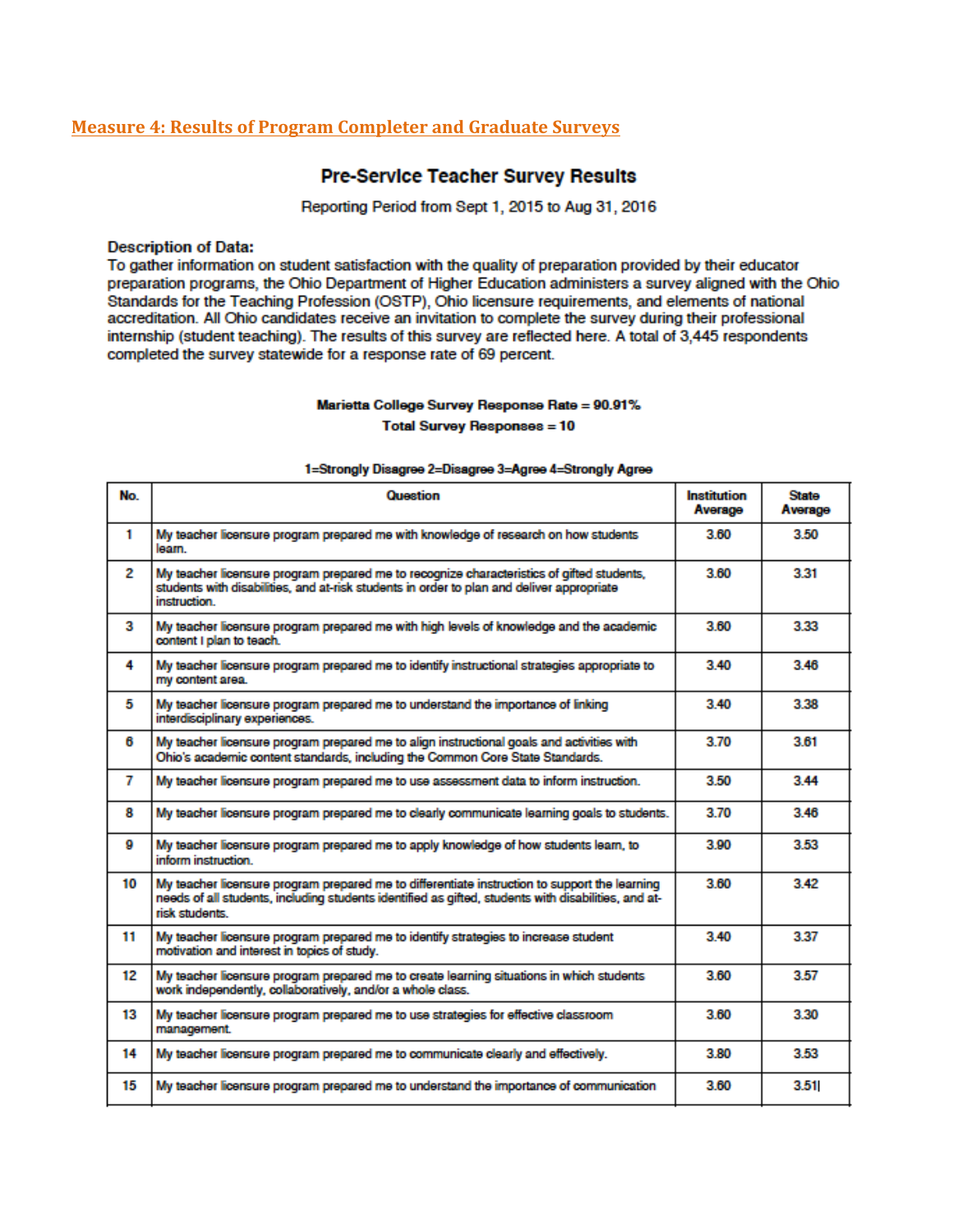| No. | <b>Question</b>                                                                                                                                                           | <b>Institution</b><br>Average | <b>State</b><br>Average |
|-----|---------------------------------------------------------------------------------------------------------------------------------------------------------------------------|-------------------------------|-------------------------|
|     | with families and caregivers.                                                                                                                                             |                               |                         |
| 16  | My teacher licensure program prepared me to understand, uphold, and follow professional<br>ethics, policies, and legal codes of professional conduct.                     | 3.70                          | 3.67                    |
| 17  | My teacher licensure program prepared me to use a variety of diagnostic, formative, and<br>summative assessments.                                                         | 3.60                          | 3.52                    |
| 18  | My teacher licensure program prepared me to communicate high expectations for all students.                                                                               | 3.80                          | 3.63                    |
| 19  | My teacher licensure program prepared me to understand students, diverse cultures,<br>language skills, and experiences.                                                   | 3.60                          | 3.46                    |
| 20  | My teacher licensure program prepared me to treat all students fairly and establish an<br>environment that is respectful, supportive, and caring.                         | 3.80                          | 3.71                    |
| 21  | My teacher licensure program prepared me to use technology to enhance teaching and<br>student learning.                                                                   | 3.30                          | 3.37                    |
| 22  | My teacher licensure program prepared me to collaborate with colleagues and members of<br>the community when and where appropriate.                                       | 3.60                          | 3.49                    |
| 23  | My teacher licensure program collected evidence of my performance on multiple measures to<br>monitor my progress.                                                         | 3.40                          | 3.50                    |
| 24  | My teacher licensure program provided me with knowledge of the Ohio Licensure Program<br>standards for my discipline (e.g. NAEYC, CEC, NCTM).                             | 3.50                          | 3.21                    |
| 25  | My teacher licensure program provided me with knowledge of the operation of Ohio schools<br>as delineated in the Ohio Department of Education School Operating Standards. | 3.30                          | 3.07                    |
| 26  | My teacher licensure program provided me with knowledge of the requirements for the Ohio<br>Resident Educator Program.                                                    | 3.30                          | 2.96                    |
| 27  | My teacher licensure program provided me with knowledge of the Ohio Standards for the<br><b>Teaching Profession.</b>                                                      | 3.50                          | 3.31                    |
| 28  | My teacher licensure program provided me with knowledge of the Ohio Standards for<br>Professional Development.                                                            | 3.40                          | 3.17                    |
| 29  | My teacher licensure program provided me with knowledge of the Ohio Academic Content<br>Standards, including the Common Core State Standards.                             | 3.70                          | 3.59                    |
| 30  | My teacher licensure program provided me with knowledge of the Value-added Growth<br>Measure as defined by the Ohio State Board of Education.                             | 3.30                          | 2.94                    |
| 31  | My teacher licensure program provided field experiences that supported my development as<br>an effective educator focused on student learning.                            | 3.90                          | 3.64                    |
| 32  | My teacher licensure program provided field experiences in a variety of settings (urban,<br>suburban, and rural).                                                         | 3.20                          | 3.41                    |
| 33  | My teacher licensure program provided student teaching experience(s) that supported my<br>development as an effective educator focused on student learning.               | 3.80                          | 3.68                    |
| 34  | My teacher licensure program provided cooperating teachers who supported me through<br>observation and conferences (face-to-face or via electronic media).                | 3.80                          | 3.65                    |
| 35  | My teacher licensure program provided university supervisors who supported me through<br>observation and conferences (face-to-face or via electronic media).              | 3.60                          | 3.62                    |
| 36  | My teacher licensure program provided opportunities to work with diverse students (including<br>gifted students, students with disabilities, and at-risk students).       | 3.70                          | 3.49                    |
| 37  | My teacher licensure program provided opportunities to understand students' diverse cultures,<br>languages, and experiences.                                              | 3.40                          | 3.46                    |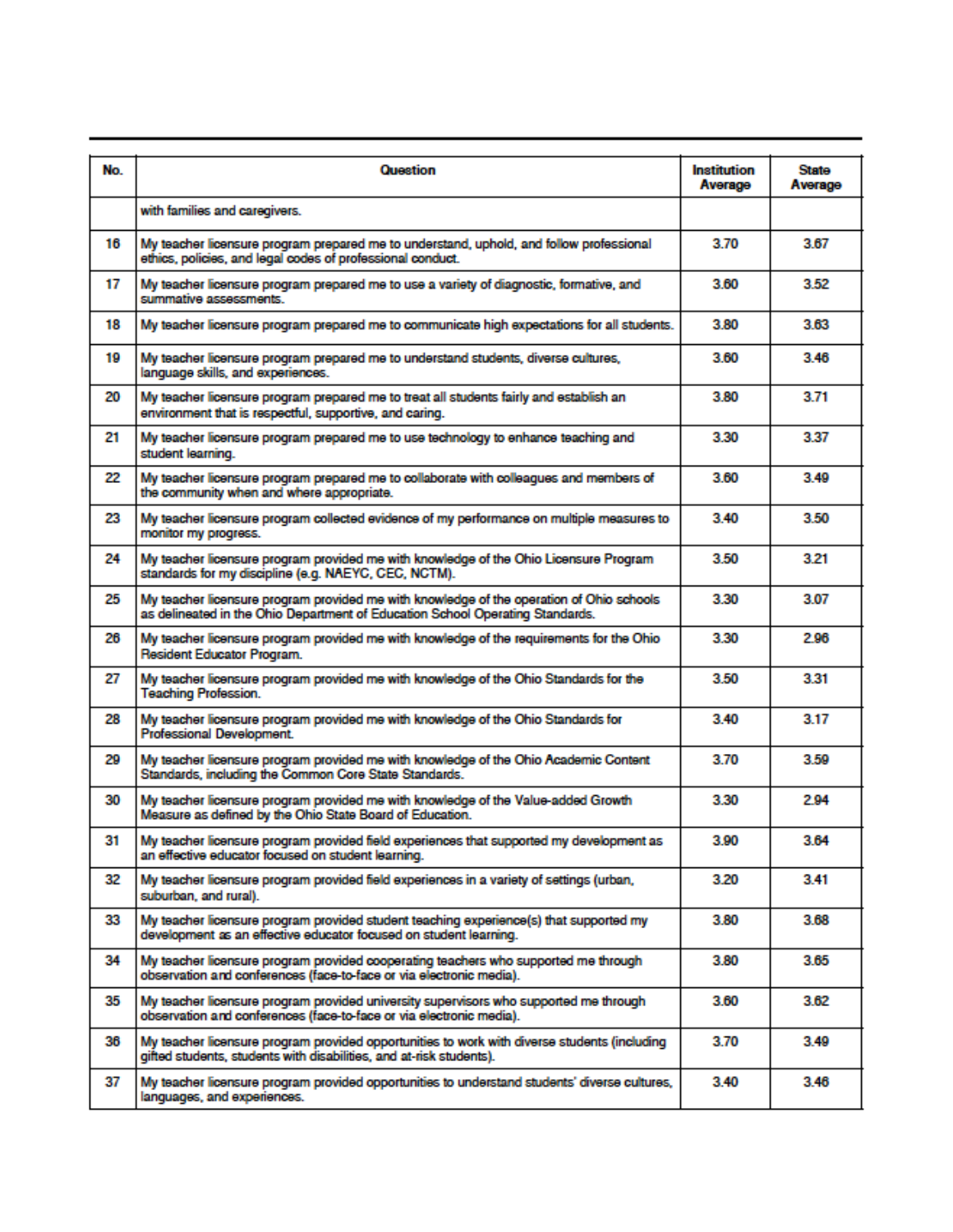| No | <b>Question</b>                                                                                                                  | Institution<br>Average | <b>State</b><br>Average |
|----|----------------------------------------------------------------------------------------------------------------------------------|------------------------|-------------------------|
| 38 | My teacher licensure program provided opportunities to work with diverse teachers.                                               | 3.50                   | 3.29                    |
| 39 | My teacher licensure program provided opportunities to interact with diverse faculty.                                            | 3.50                   | 3.32                    |
| 40 | My teacher licensure program provided opportunities to work and study with diverse peers.                                        | 3.50                   | 3.34                    |
| 41 | Overall, the faculty in my teacher licensure program demonstrated in-depth knowledge of their<br>field                           | 3.80                   | 3.64                    |
| 42 | Overall, the faculty in my teacher licensure program used effective teaching methods that<br>helped promote learning.            | 3.60                   | 3.52                    |
| 43 | Overall, the faculty in my teacher licensure program modeled respect for diverse populations.                                    | 3.50                   | 3.64                    |
| 44 | Overall, the faculty in my teacher licensure program integrated diversity-related subject matter<br>within coursework            | 3.40                   | 3.51                    |
| 45 | Overall, the faculty in my teacher licensure program used technology to facilitate teaching and<br>learning.                     | 3.60                   | 3.51                    |
| 46 | Overall, the faculty in my teacher licensure program conducted themselves in a professional<br>manner.                           | 3.90                   | 3.67                    |
| 47 | My teacher licensure program provided clearly articulated policies published to facilitate<br>progression to program completion. | 3.60                   | 3.42                    |
| 48 | My teacher licensure program provided opportunities to voice concerns about the program.                                         | 2.90                   | 3.19                    |
| 49 | My teacher licensure program provided advising to facilitate progression to program<br>completion.                               | 3.30                   | 3.42                    |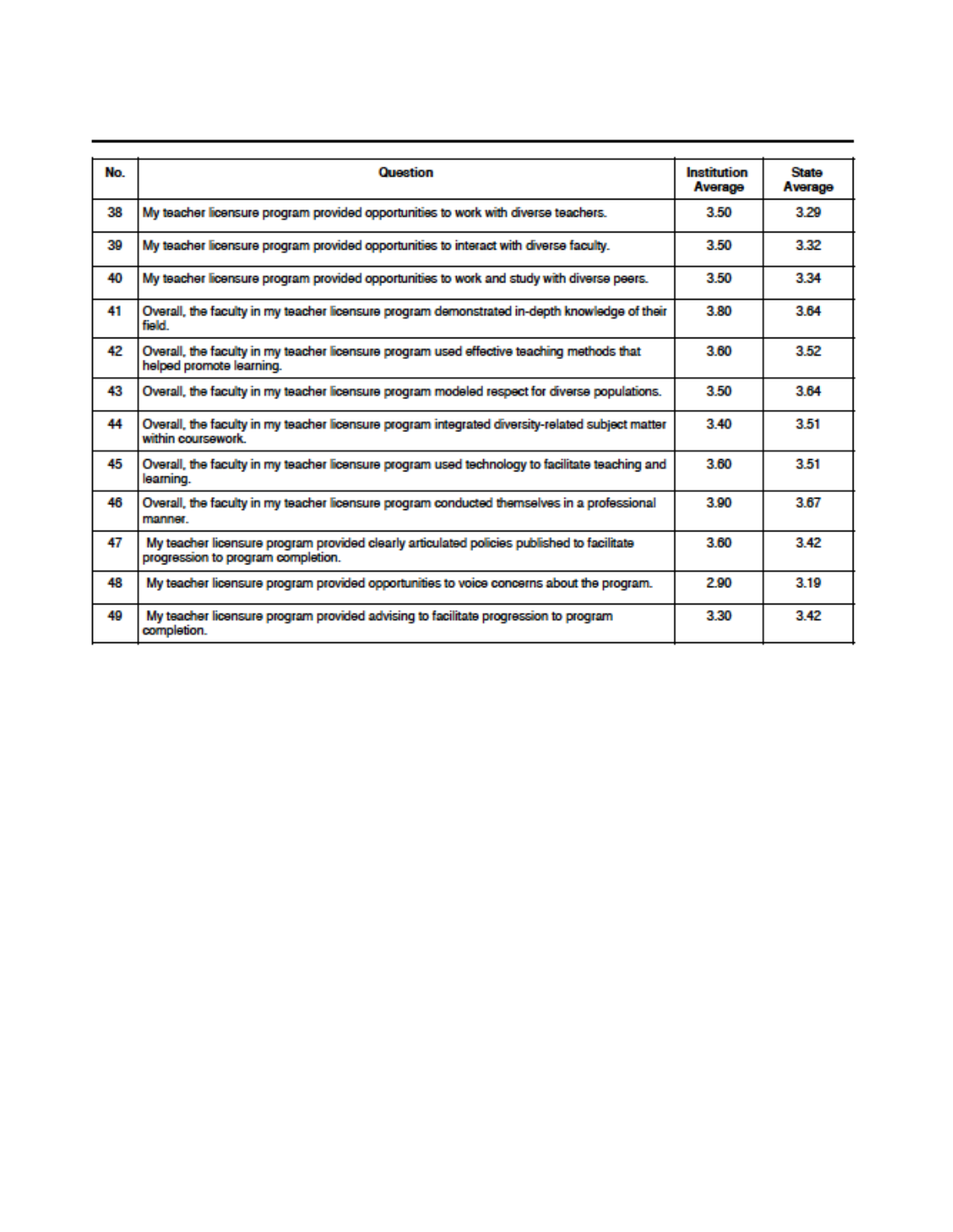# **Graduate Survey Data** – a survey of graduates' perception of the quality of their preparation

Survey of Graduates (2012-2015) Comparison with State Means and EPP Response EPP Survey = Items from ODHE Survey sent by MC to all MC graduates from 2012-2015 ODHE Survey = items distributed by ODHE to MC grads in resident educator program in Ohio State Average= Data aggregated from ODHE Survey of resident educators from all Ohio programs

| <b>Survey Item</b>                                        | <b>EPP Survey of</b> | <b>ODHE Survey</b> | <b>State Average</b> |
|-----------------------------------------------------------|----------------------|--------------------|----------------------|
|                                                           | <b>EPP Grads</b>     | of EPP Grads       | for ODHE             |
|                                                           | Mean $(n=37)$        | Mean $(n=4)$       | <b>Survey of</b>     |
|                                                           |                      |                    | <b>Graduates</b>     |
| 1. program prepared me with knowledge of                  | 3.7                  | 3.5                | 3.42                 |
| how students learn.                                       |                      |                    |                      |
| 2. program prepared me to recognize                       | 3.57                 | 3.4                | 3.42                 |
| characteristics of students with disabilities             |                      |                    |                      |
| and at-risk students in order to plan and                 |                      |                    |                      |
| differentiate instruction.                                |                      |                    |                      |
| 3. program prepared me to teach with high                 | 3.49                 | 3.4                | 3.34                 |
| levels of knowledge of the academic content               |                      |                    |                      |
| I planned to teach.                                       |                      |                    |                      |
| 4. program prepared me to identify                        | 3.59                 | 3.3                | 3.38                 |
| instructional strategies appropriate to my                |                      |                    |                      |
| content area.<br>5. program prepared me to understand the |                      |                    |                      |
| importance of linking interdisciplinary                   | 3.46                 | 3.2                | 3.29                 |
| experiences.                                              |                      |                    |                      |
| 6. program prepared me to align goals and                 | 3.65                 | 3.4                | 3.44                 |
| activities with state academic content                    |                      |                    |                      |
| standards and college and career readiness                |                      |                    |                      |
| standards.                                                |                      |                    |                      |
| 7. program prepared me to use assessment                  | 3.57                 | 3.5                | 3.34                 |
| data to inform instruction                                |                      |                    |                      |
| 8. prepared me to identify strategies to                  | 3.49                 | 3.3                | 3.25                 |
| increase student motivation and interest in               |                      |                    |                      |
| the topics of study.                                      |                      |                    |                      |
| 9. program prepared me to use strategies for              | 3.44                 | 3.3                | 3.21                 |
| effective classroom management.                           |                      |                    |                      |
| 10. program prepared me to communicate                    | 3.73                 | 3.4                | 3.43                 |
| clearly and effectively.                                  |                      |                    |                      |
| 11. program prepared me to recognize the                  | 3.65                 | 3.4                | 3.43                 |
| importance of communication with families                 |                      |                    |                      |
| and caregivers.                                           |                      |                    |                      |
| 12. program prepared me to use a variety of               | 3.69                 | 3.4                | 3.39                 |
| diagnostic, formative, and summative<br>assessments.      |                      |                    |                      |
| 13. program prepared me to understand,                    | 3.86                 | 3.6                | 3.57                 |
| uphold, and follow professional ethics,                   |                      |                    |                      |
| policies, and legal codes of professional                 |                      |                    |                      |
| conduct                                                   |                      |                    |                      |
| 14. program prepared me to understand                     | 3.54                 | 3.2                | 3.3                  |
| students' diverse cultures, language skills,              |                      |                    |                      |
| and experiences.                                          |                      |                    |                      |
| 15. program prepared me to use technology                 | 3.51                 | 3.4                | 3.28                 |
| to enhance teaching and student learning                  |                      |                    |                      |
| 16. program prepared me to collaborate                    | 3.62                 | 3.4                | 3.4                  |
| with colleagues and members of the                        |                      |                    |                      |
| community when and where appropriate.                     |                      |                    |                      |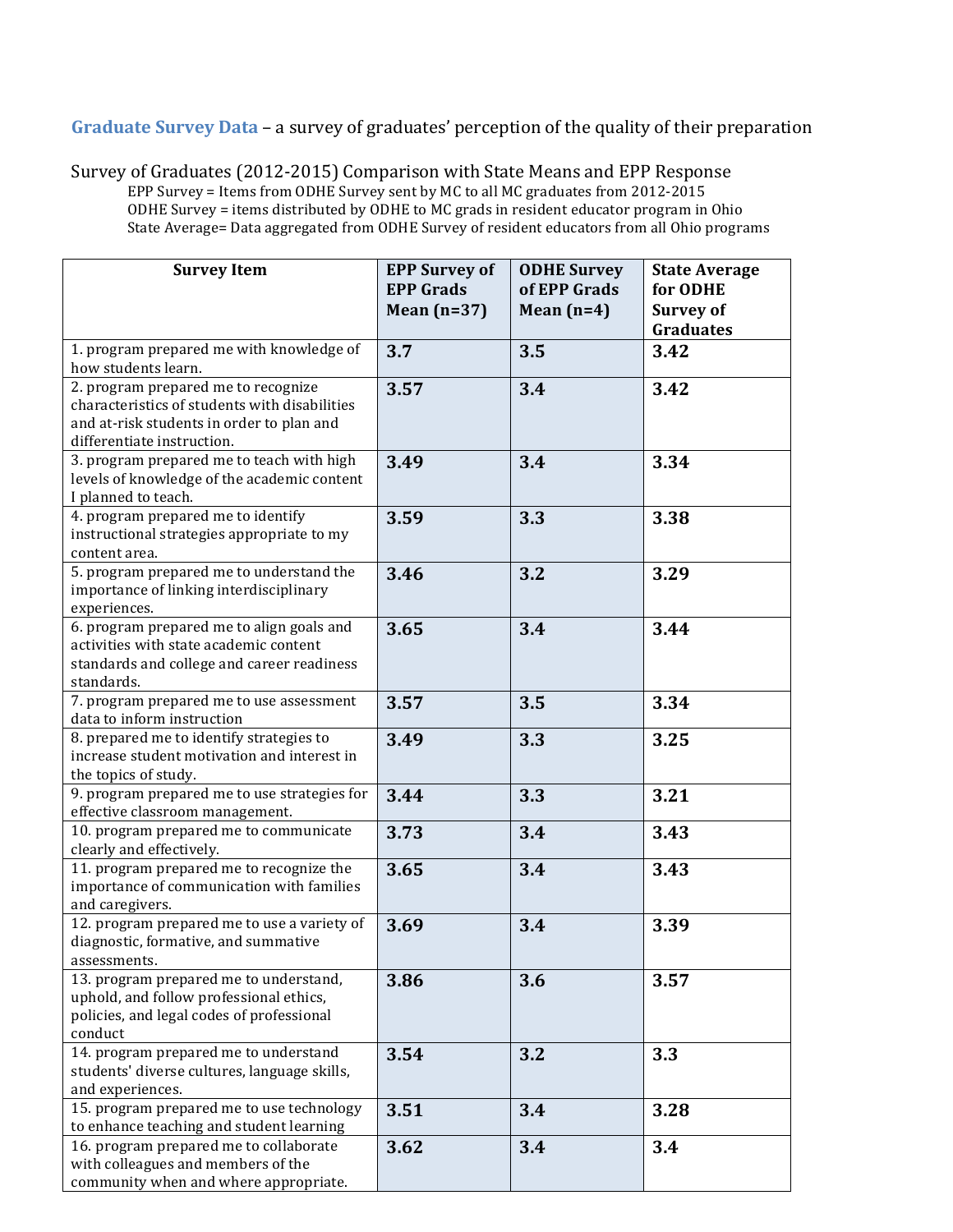| 17. program collected evidence of my<br>performance and monitored my progress.                                                 | 3.59 | 3.5 | 3.35 |
|--------------------------------------------------------------------------------------------------------------------------------|------|-----|------|
| 18. I was prepared with knowledge of<br>operation of Ohio schools as delineated in<br>the Ohio School Operating Standards      | 3.33 | 3.2 | 2.89 |
| 19. I was prepared with knowledge of the<br>Ohio Standards for the Teaching Profession.                                        | 3.45 | 3.1 | 3.22 |
| 20.I was prepared with knowledge of the<br>value-added growth measure as defined by<br>the Ohio State Board of Education.      | 3.0  | 3.4 | 2.79 |
| 21. program provided field experiences that<br>helped me develop as an effective educator.                                     | 3.81 | 3.5 | 3.56 |
| 22.program provided field experiences in a<br>variety of settings (rural, suburban,<br>multicultural).                         | 2.95 | 3.3 | 3.37 |
| 23. program provided opportunities to work<br>with diverse students (gifted, students with<br>disabilities, at-risk students). | 3.35 | 3.3 | 3.31 |
| 24. Overall, faculty in the education program<br>demonstrated in-depth knowledge of their<br>fields.                           | 3.86 | 3.3 | 3.31 |
| 25. Overall, faculty in the education program<br>used effective teaching methods to promote<br>learning.                       | 3.58 | 3.5 | 3.45 |
| 26. Overall, faculty in the education program<br>integrated diversity-related subject matter<br>within coursework.             | 3.49 | 3.5 | 3.42 |
| 27. Overall, faculty in the education program<br>used technology to facilitate teaching and<br>learning.                       | 3.51 | 3.2 | 3.39 |
| 28. program provided advising to facilitate<br>progression to program completion.                                              | 3.68 | 3.5 | 3.34 |
| 29. I feel I was prepared with the knowledge<br>and skills to successfully enter and complete<br>the Resident Educator Program | 3.53 | 3.3 | 3.27 |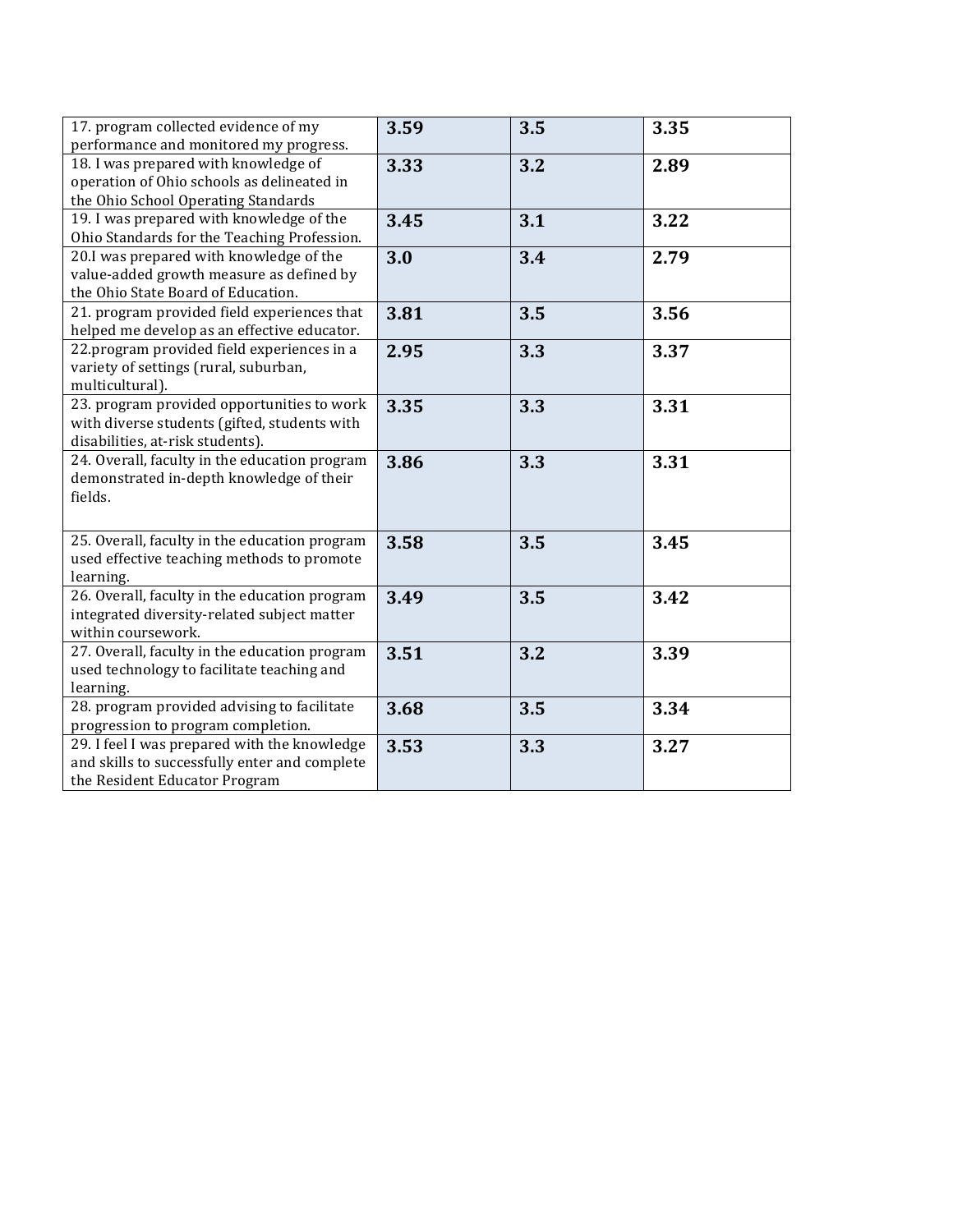# **Measure 5: Graduation Rates from Preparation Programs - Completion of Student Teaching**

| <b>Number Admitted to Student Teaching</b> | <b>Number Successfully Completing</b><br><b>Student Teaching</b> |
|--------------------------------------------|------------------------------------------------------------------|
|                                            |                                                                  |

## **Measure 6: Ability of Completers to Meet Licensing (certification) and Any Additional State Requirements**

#### Teacher Licensure Test Pass Rates: 2014-15 through 2016-2017

| <b>State Rating: Effective</b> |                          |                  |
|--------------------------------|--------------------------|------------------|
| Year                           | <b>Completers Tested</b> | <b>Pass Rate</b> |
| 2014-2015                      | 18                       | 100%             |
| 2015-2016                      | 12                       | 100%             |
| 2016-2017                      | 20                       | 100%             |

## **Measure 7: Ability of Completers to be Hired in Education Positions for Which They are Prepared – Employment Data**

| <b>Number of Graduates</b> | <b>Employed in Teaching Field</b> | <b>Attending Graduate School</b> |
|----------------------------|-----------------------------------|----------------------------------|
|                            |                                   |                                  |

## **Measure 8: Student Loan Default Rates for Marietta College**

Link to Consumer Information Guide: http://www.marietta.edu/consumer-information-guide

**Link to Marietta College Student Loan Default Rate:** 

**http://www.collegefactual.com/colleges/marietta-college/paying-for-college/student-loandebt/ - secDefault**